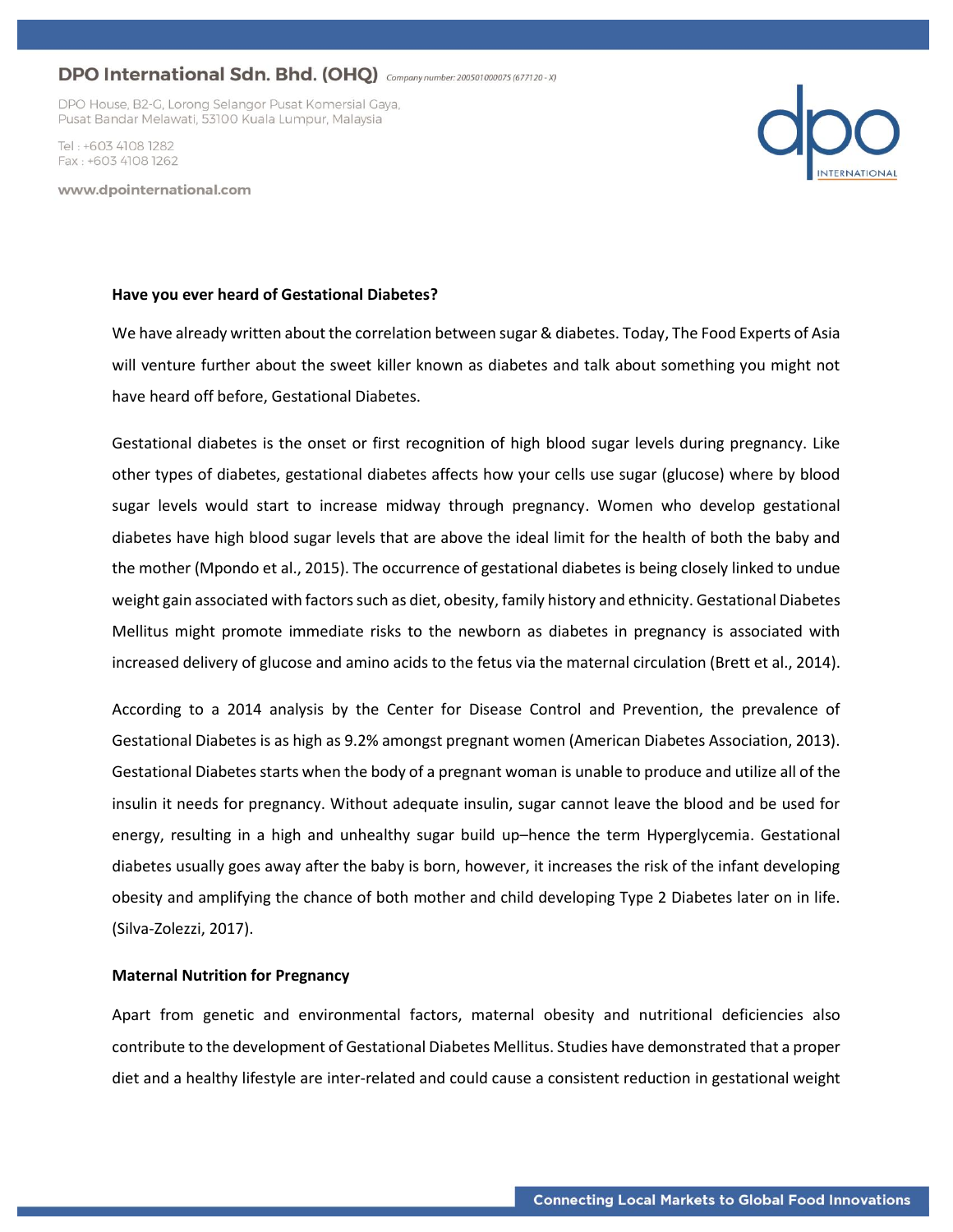DPO House, B2-G, Lorong Selangor Pusat Komersial Gaya, Pusat Bandar Melawati, 53100 Kuala Lumpur, Malaysia

Tel · +603 4108 1282 Fax: +603 4108 1262

www.dpointernational.com



gain. Pregnant mothers can adopt a low glycemic index diet along with consuming a low carbohydrate diet to enhance their health during pregnancy (Silva-Zolezzi, 2017).

According to Maresch et al. (2017), a maternal diet that consists of foods with a high glycemic index (Hi GI) increases the tendency of fetal overgrowth and infant body fat mass. Hence, it should be a priority for pregnant mothers, to try to adopt a diet that consists of foods with a low GI as it would result in a healthier pregnancy with less insulin resistance.

Here is a little breakdown on two of our chosen natural sweeteners that have a minimal effect on blood sugar levels:

#### **Palatinose**

Palatinose is a slow releasing carbohydrate that is naturally sourced from sugar beets. Upon consumption, Palatinose slowly releases energy over a longer period of time, as compared to conventional sugar that almost instantly spikes sugar levels. This is beneficial to pregnant mothers as it promotes a slower and overall lower rise in the blood sugar levels. Palatinose comes with mild and natural sweetness that is 50% of sucrose's. It can be used as a sugar replacer to reduce sugar usage in maternal diets. Palatinose is able to replace sucrose or other high glycemic carbohydrates on a gram-to-gram basis (Beneo, 2013) as the glycaemic index (GI) of Palatinose is only at 32 whereas that of sucrose is much higher at 72 (Atkinson, et al., 2008). These unique characteristic enables the mother to enjoy a better balanced energy supply as well as promote a better health for both of the mother and baby (Beneo, 2016).

### **Oligofructose**

With at-least 30% of the sweetness of sucrose, Oligofructose adds a mild sweet taste into a maternal diet. It can also be used in combination with other sweeteners to create a more balanced and sugar-like palate without any aftertaste (Beneo, 2013).

The European Commission authorized Article 13/5 which connects the chicory-root-fiber Oligofructose with improved blood glucose levels by replacing at least 30% of the sugar content in foods and beverages. This recent health claim proves that Oligofructose contributes to a better blood glucose management as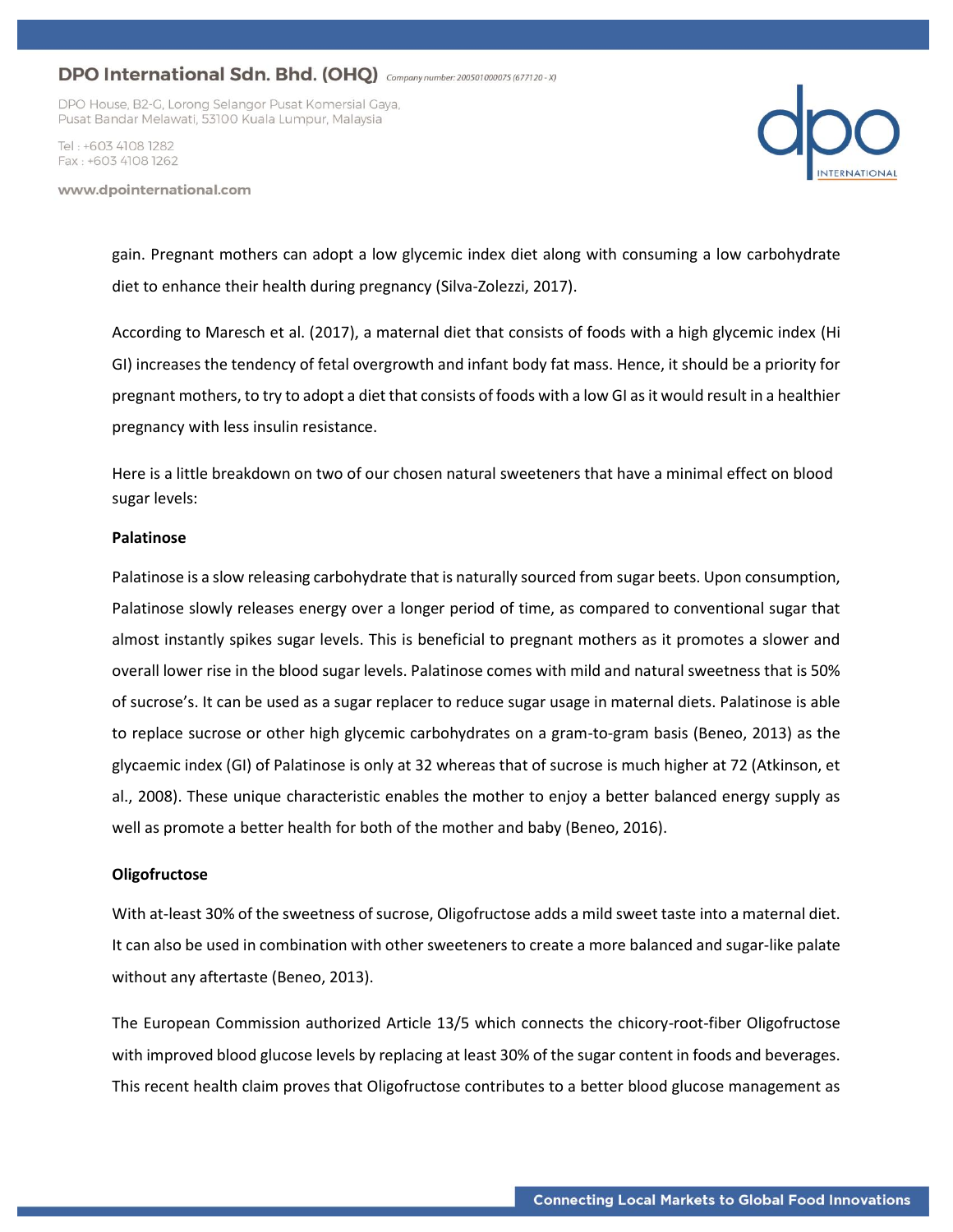DPO House, B2-G, Lorong Selangor Pusat Komersial Gaya, Pusat Bandar Melawati, 53100 Kuala Lumpur, Malaysia

Tel · +603 4108 1282 Fax: +603 4108 1262

www.dpointernational.com



it supports a lower rise in blood glucose response. Replacing high glycaemic ingredients with Oligofructose will not result in a high glycaemic reaction and lowers the blood sugar response of the final product (Beneo, 2016).

The fact is, gestational diabetes is a growing health concern. Pregnancy is naturally associated with a certain degree of insulin resistance, the body's response to ensure appropriate nutrient supply to the fetus. Hence, a balanced and nutritious maternal diet is crucial to promote a healthy pregnancy as well as a healthy growing baby.

If you have followed some of our past articles, you would notice a trend in our closing advice, adopting a healthy diet. Although consumers are increasingly becoming more educated on the importance of eating healthy, there is still a fine line between knowing and doing. Hopefully we have managed to convince some of you. If no, stay tuned for our next article on Healthy Fats where we will talk about the different kinds of Fats and their benefits on the human body and continue to convince you to adopt a healthier lifestyle.

### **References**

American Diabetes Association. (2013). What is Gestational Diabetes? Retrieved from <http://www.diabetes.org/diabetes-basics/gestational/what-is-gestationaldiabetes.html>

Atkinson, F.S., Foster-Powell, K. & Brand-Miller, J. (2008). International Tables of Glycaemic Index and Glycaemic Load Values: 2008. Diabetes Care, 31, 2281-2283.

Beneo. (2013). Orafti® Oligofructose from natural sources.

Beneo. (2013). Palatinose, the only glycaemic carbohydrate providing balanced energy.

Beneo. (2016). Benefits of Palatinose™ in maternal nutrition. A delicately balanced chocolate drink. Fact Sheet.

Beneo. (2016). Beneo News. BENEO secures 2nd authorised 13.5 health claim in 2016 for its chicory root fibres.